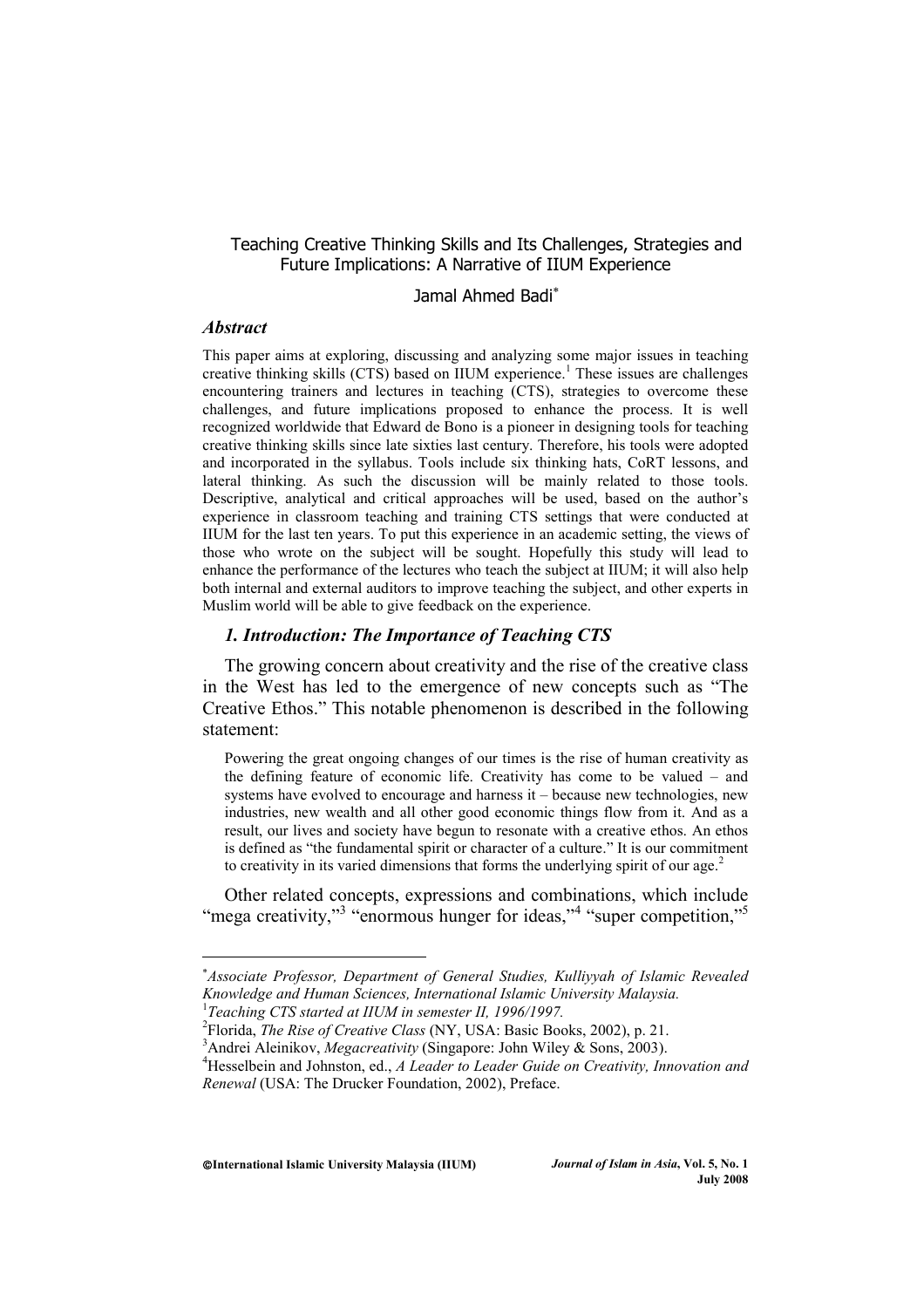"idea flavour,"<sup>6</sup> "paradigm shift," "paradigm paralyses," and "paradigm pioneers,''<sup>7</sup> are becoming part of our everyday vocabulary.

However, the issue of teaching CTS is still debatable in the Muslim academia, just as De Bono has indicated in the following statement:

It is one thing to suggest that new ideas are useful, profitable and exciting, but quite another thing to suggest that something deliberate can be done about having new ideas. No one would disagree with the first suggestion, but most would doubt the second.<sup>8</sup>

## *2. Challenges and Suggested Strategies*

It is important for the trainer and the trainee in teaching and learning CTS to become aware of the challenges no matter how we may differ in classifying them. While discussing a challenge, some strategies will be suggested. Most of these strategies, as indicated, were successfully applied in teaching CTS at IIUM.

#### *a) Challenges Related to Students*

## **2.1.1**. *Thinking Language*

Some Islamic Revealed Knowledge and Human Science (IRKHS) students at IIUM prefer verbal thinking, while others (students of Architecture, for example) prefer to use visual thinking (thinking in images). According to the Four-Quadrant Brain Model of Thinking Preferences (FQBMTP), students of a specific discipline do have a specific thinking preference.<sup>9</sup> It leads to another theory, which is the importance of using the Whole-Brain Thinking. We observed that students who are good in visual thinking are more creative and participative. This goes along with the findings of Adams, who noted that using the wrong language in problem solving is an expressive block that hinders creativity. In his opinion, visual thinking is more needed in creative problem solving.<sup>10</sup>

On the one hand it was necessary to teach students of Islamic Revealed Knowledge (IRK) how to use visual thinking but, on the other, students of the Kulliyah of Architecture (KAED) were encouraged to use

<sup>&</sup>lt;sup>5</sup> Edward De Bono, *Sur/petition* (Glasgow: Harper Collins, 1995).<br><sup>6</sup> De Bone, *Latters to Thinkars* (London: Bonguin Books, 1991) pp.

De Bono, *Letters to Thinkers* (London: Penguin Books, 1991) pp. 178-181. 7

H. Scott Floger and Steven LeBlanc, *Strategies for Creative Problem Solving* (New Jersey: Prentice Hall, 1995), p. 15.

<sup>&</sup>lt;sup>8</sup>De Bono, *The Use of Lateral Thinking* (London: Penguin Books, 1990), p. 21.<br><sup>9</sup>E Jumedaine, *Cuasting Buchlam Solving* (Singgrappy McCrew Hill, 1995), pp.

<sup>&</sup>lt;sup>9</sup>E. Lumsdaine, *Creative Problem Solving* (Singapore: McGraw-Hill, 1995), pp. 83-93. <sup>10</sup>James Adams, *Conceptual Blockbusting* (London: Penguin Books, 1987), pp. 71-74.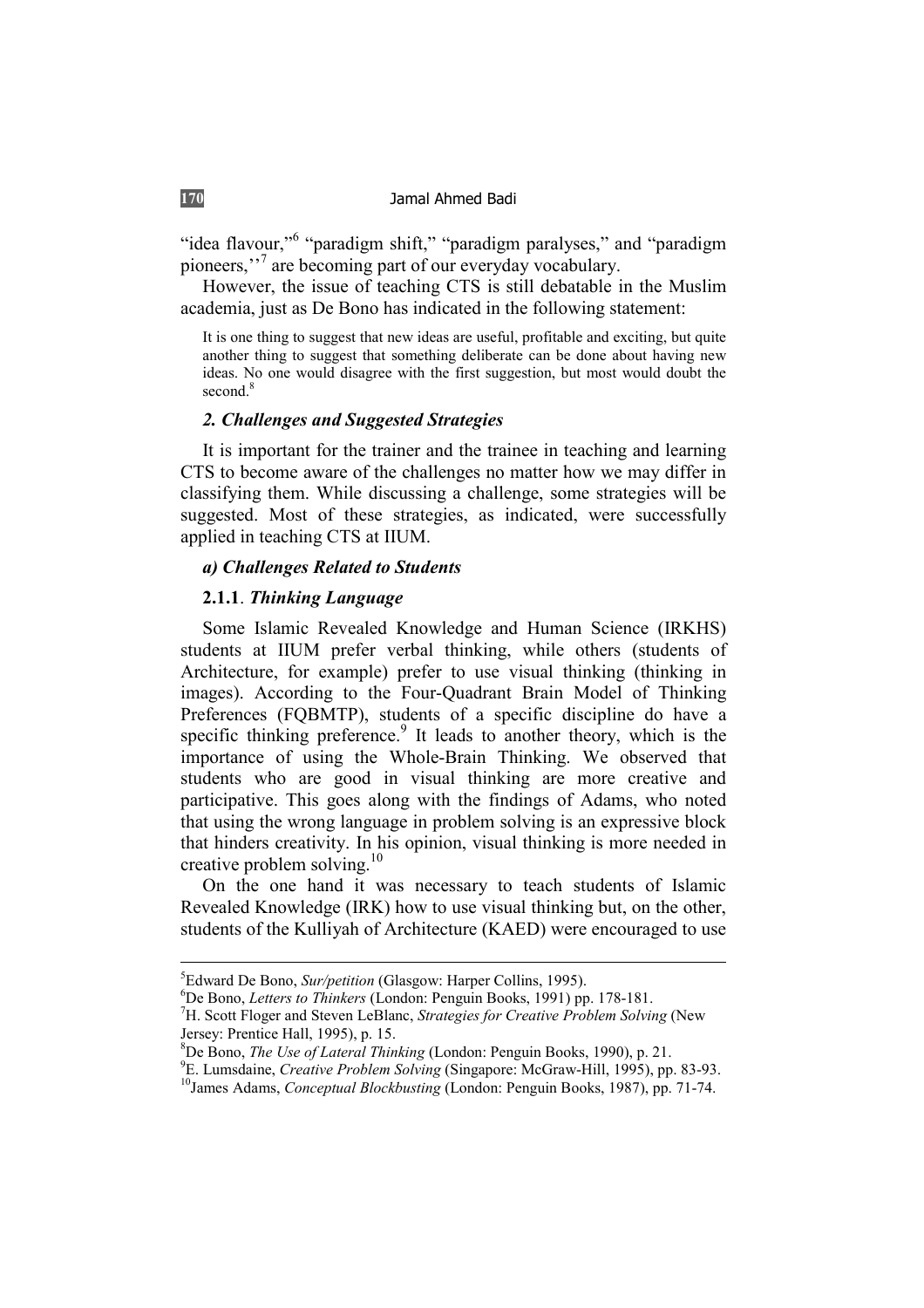their imaginative power. They apply it in their assignments, answering exams and quizzes using the language of images and symbols.

## **2.1.2**. *Making Effort*

Making effort is of great importance in creativity. Asking for creative effort becomes important as well. De Bono stresses:

Instead of rewarding creative results, it makes more sense to reward creative effort. You cannot demand that someone has a brilliant idea. But you can demand (request) that a person makes a creative effort. Once the effort is there, results will eventually follow.<sup>11</sup>

Sometimes you need to apply the CTS tools to encourage your students in making effort to be creative. De Bono used this method with his Singaporean participants in one session. The idea that came out in applying the tool was by numbering the tables and lettering every position on the tables. The response was wonderful. De Bono interprets:

It seems that the participants had not been shy but they saw no virtue in pushing themselves forward. The numbering of each position at once gave them an official status and they were then happy to share their thoughts.<sup>12</sup>

At IIUM, I categorise students into groups and give each group a number. Then a competition is carried out while asking for their effort. It works very well. In each round, only one student from each group is allowed to participate. A table is drawn on the white board and both ideas and results of achievements are marked. This motivated the students and pushed them to participate.

Some students gave up easily after using a tool for even after a short attempt when the tool didn't work for them. De Bono stresses the importance of making an effort in learning creative thinking tools by using the following analogy:

It is important, however, that students of creative thinking should make an effort to get the tools work for them. It would be a pity if they give up after the first try and decide that they are never going to be able to be creative. As with riding a bicycle, the first stages are awkward until you get the hang of it.<sup>1</sup>

<sup>&</sup>lt;sup>11</sup>De Bono, *Serious Creativity* (London: HarperCollins, 1996), p. 86.<br><sup>12</sup>*Ibid.*, pp.18-19.<br><sup>13</sup>*Ibid.*, p. 190.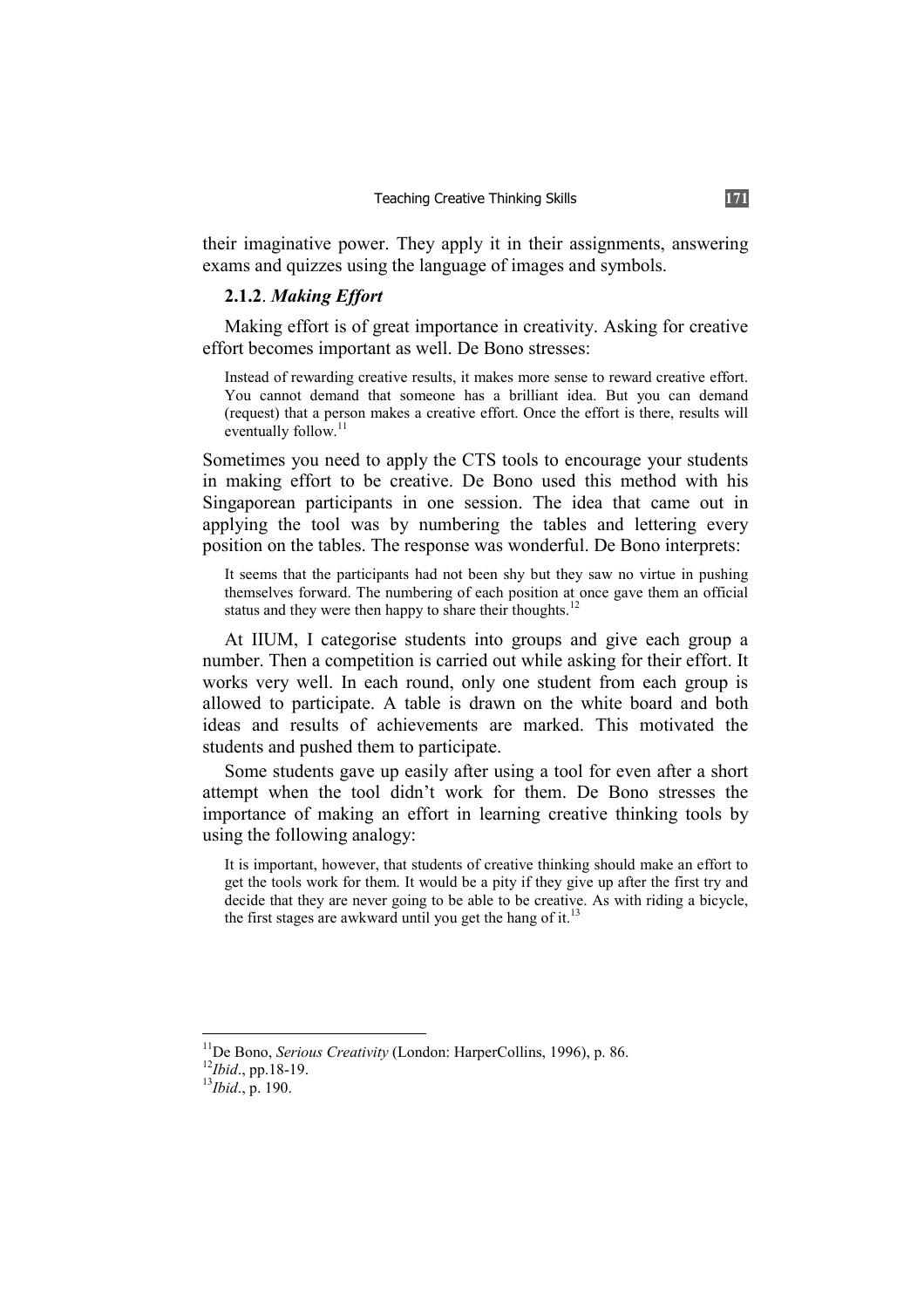#### *2.1.3. Developing Interest*

Some students think that teaching and learning CTS is Western in nature. Some others think that we are already creative. Therefore, there is no need for teaching and learning it.

By asking students who enrolled in RKGS 2010 Creative Thinking at IIUM at the beginning of each semester, why they are taking the subject, we received varying feedback. The following are some of the students' answers: "I needed to satisfy the credit hours of my study load for this semester." This has been the stock answer of a number of students of IRKHS over the past three years of my teaching the subject at IIUM. Another comment from students was, "Other students have recommended it to me." Yet other students said, "I am taking it as an elective course to fulfil my graduation requirements." Some of the other replies from students were: "We are following our graduation requirement booklet"; "It will help us understand other subjects in our major area of study"; "It is a Kulliyyah requirement"; "I think it will help me in my future career"; "I like it." There were a few comments that reflected the uncertainty of students such as: "I do not know."

By looking at and analysing these comments, it is quite clear that students' interest, especially in the early years of its offering, varied. This is not entirely unexpected. However, by 2001 some improvement could be seen whereby some students started recommending the subject to their friends, indicating an increase in awareness and interest.

In some cases, not being interested in learning and teaching CTS can be related to what De Bono calls "The sufficiency effect." From my experience at IIUM when we wanted to offer the subject to all IIUM students, a few Deans of Kulliyyahs claimed that it is already subsumed under other subjects. De Bono stresses,

It is always claimed that 'thinking' has always been taught in every subject and that therefore no new attempt need be made to teach thinking directly as a skill. Manifestly it is true that thinking is taught in every subject. But is this sufficient?<sup>14</sup>

#### *2.1.4. The Assimilation Bias*

People view the world through schema-coloured glasses. Hence, it influences our perceptions of reality to make them consistent with what we already believe. "A *schema* is a cognitive structure that organizes our knowledge, beliefs, and past experiences, thereby providing a

<sup>14</sup>Costa Arthur & Lawrence F. Lowery, *Techniques for Teaching Thinking* (USA: Midwest Publications, 1989), p. 110.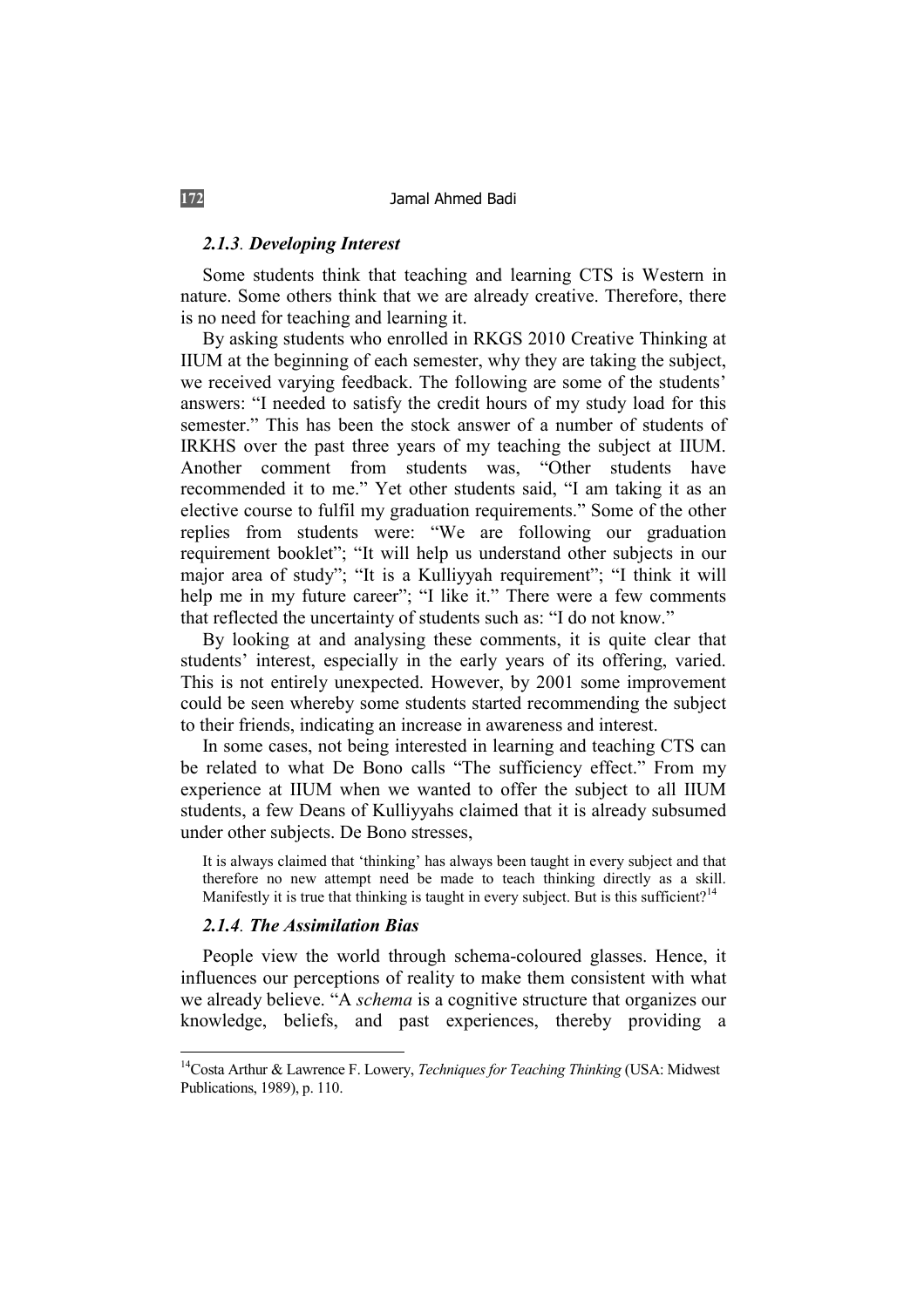framework for understanding new events and future experiences."<sup>15</sup> What happens when we come across information that clashes with our preconceptions? In such situations people utilise one of two processes: accommodation or assimilation. David Levy Says:

Accommodation refers to the process wherein we modify our schema to fit the data. In other words, we change our pre-existing beliefs so that they make room for new information. Assimilation, by contrast, means to modify the data to fit our schema. Here, we incorporate new information into our pre-existing beliefs, even if it means changing or distorting the information itself.<sup>16</sup>

Non-trained individuals will prefer assimilation. This challenge is overcome by making students aware of this bias and by teaching them the role of perception in thinking.<sup>17</sup>

## *2.1.5. Failure to Enhance Metacognition*

Metacognition is thinking about thinking or subjecting our thinking process to critical analysis.18 However, De Bono puts more into the concept by considering it as the software for thinking. To him, it involves organising thinking, establishing instructions for thinking, asking the right questions, defining the problem and setting the thinking tasks<sup>19</sup>

Most students are not aware of what is going on in their minds or in the mind of others in the process of thinking. This challenge can be resolved by enhancing students' metacognition.20 Mechanism of the mind, how it works and introducing how patterns of thinking are formed, recognised, used, depatterned and repatterned can help students a great deal in this regard.

## *b) Challenges Related to Environment*

Professor Adams James states that "all ideas require an environment that will produce the support necessary to bring them to fruition.<sup>"21</sup> According to Gary Davis,

<sup>&</sup>lt;sup>15</sup>David Levy, *Tools of Critical Thinking* (MA, USA: Allyn and Bacon, 1997), p. 137, 139.<br><sup>17</sup>De Bono has discussed perception in almost all his books.<br><sup>18</sup>Levy, *Tools of Critical Thinking*, p. vii.

<sup>&</sup>lt;sup>19</sup>De Bono, *Six Thinking Hats* (London: Penguin Books, 2000), pp. 149-171.<br><sup>20</sup>See suggested strategies for enhancing metacognition in A. Costa, *Techniques for* 

*Teaching Thinking*, pp. 67-73. 21James, *Conceptual Blockbusting* (3rd ed.), p. 69.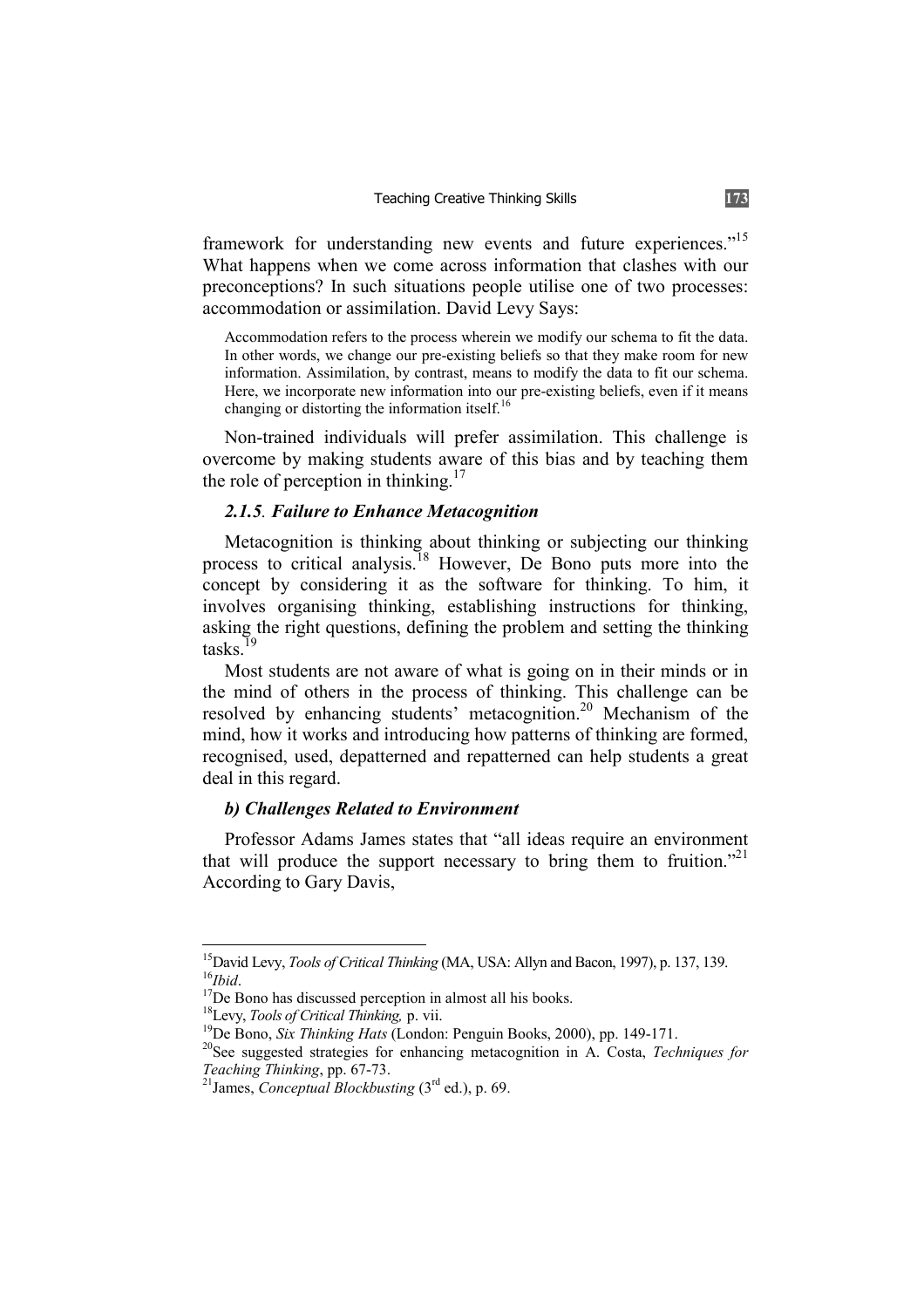Cultural barriers amount to social influence, expectations, and conformity pressures which are based on social and institutional norms. Cultural blocks include habit and learning, rules and traditions, and more. They include conforming to the ways we think others expect us to behave and a fear of being different. The result is a loss of individuality and creativity.<sup>22</sup>

## *2.2.1. Non-encouraging Peers and Classmates*

Lessons are conducted in classrooms. One pressure that prevents thinking creatively is conformity with the group. Creativity demands individuality which involves taking a risk. In every lesson the student faces a challenge whether to be different or to conform to the group. When you ask specific students for participation, some of them start looking around as if seeking their peers' approval. One way to deal with this challenge is by telling students that lateral thinking is an open ended process and there is no right and wrong. We accept ideas even if they are judged wrong because they may lead to a good idea. If the idea is weak we still can improve it. Lecturers/trainers have to apply and play by this rule in the classroom and it is their responsibility to ensure that all their students feel relaxed and that ideas are welcomed.

### *2.2.2. The Need for an Enjoyable Atmosphere*

Creativity means fun. Students can learn only in an encouraging environment. They react positively only if they feel that the lesson is not a burden and uninhibited. Besides, CTS requires certain changes in mental attitudes. Lecturers should bear in mind that lateral thinking is totally different from vertical (critical, judgmental) thinking. It is very important that they be sensitive to these facts and observe their way of conducting CTS lectures. "Any lesson should be an environment so structured that the pupils can genuinely earn praise. A sense of achievement is vital to any education process or indeed to behaviour in general."<sup>23</sup>

Why is that so? De Bono explains: "With CoRT lessons there are no 'right' answers. Nor is there any fixed knowledge against which to check one's memory or understanding."24 One strategy to overcome this challenge is to use jokes as examples in illustrating a concept. This helps the students to better understand the concept in a light and joyful manner. Scott Flager and Steven Leblanc used the story of the grizzly

<sup>22</sup>Gary Davism, "Barriers to Creativity and Creative Attitudes," *Encyclopedia of* 

*Creativity* (n. c.: Academic Press, 1999), vol. 1, p. 168. 23*Costa, Techniques for Teaching Thinking,* p. 200. 24*Ibid*.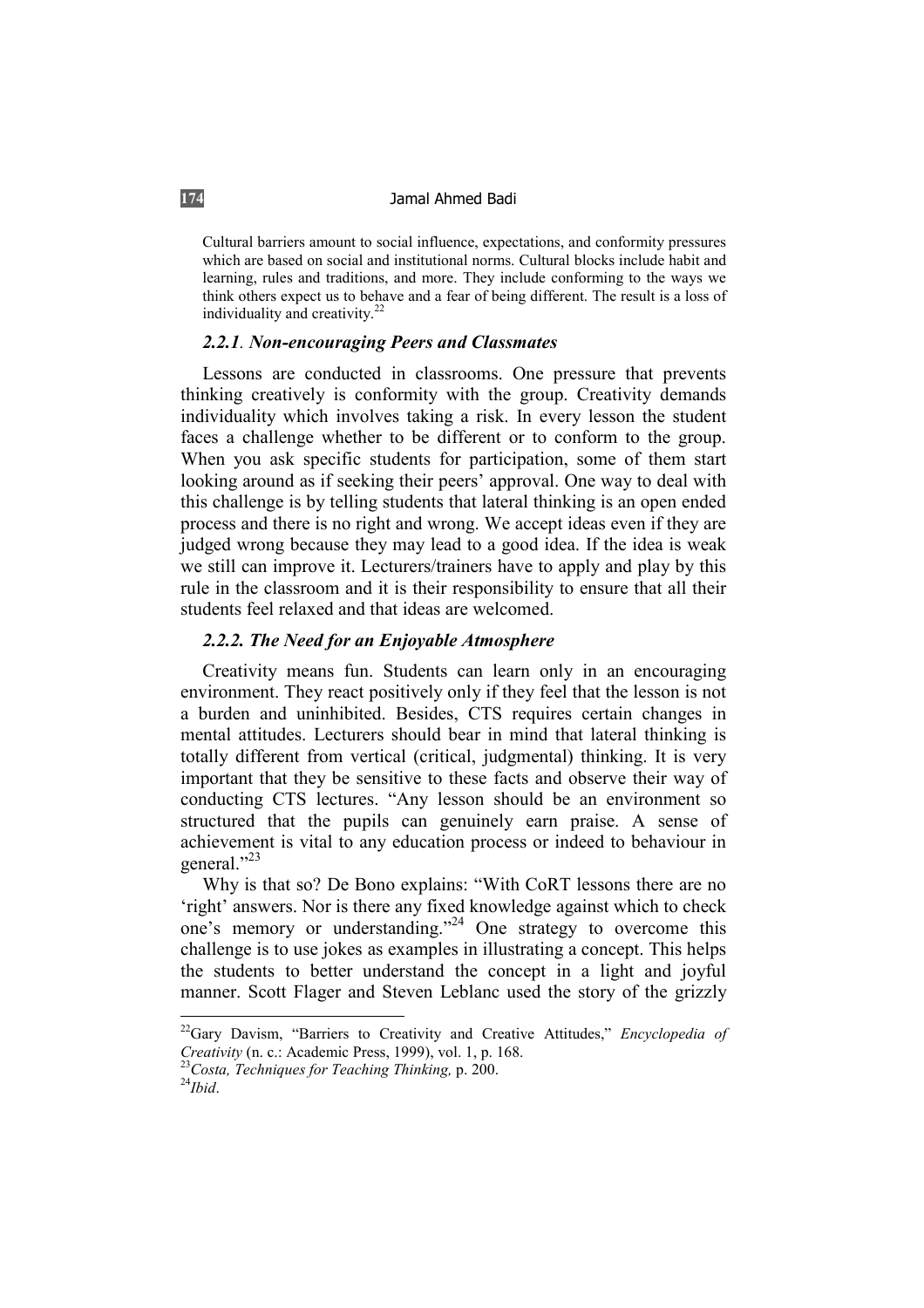bear and the two friends in the jungle as a way to find out what a real problem was. In this story, the two men started to run when they saw the killer bear. One of them started taking off his shoes while running. The other man said, "Whether or not you take off your shoes, you will not be able to outrun the grizzly bear." "I am not outrunning the grizzly bear I am outrunning you," the first man replied.<sup>25</sup>

## *2.2.3. Our Culture in Dealing with Mistakes*

In many Muslim cultures mistakes, regardless of the degree, are impermissible and therefore unacceptable, especially if they are committed in front of a group of people. This phenomenon later became an engendered culture in families, schools and even institutions, which led to fear of risking failure in places where there is a group of people. And fear of taking risk inhibits creativity.<sup>26</sup>

As an effective strategy in overcoming this challenge, teaching CTS at IIUM was linked to the Islamic concept of *ijtihÉd*. In Islam *ijtihÉd* is to solve a problem and it is rewarded even if it is wrong.<sup>27</sup>

## *2.2.4. Even Colours Make a Difference*

I had a very remarkable experience in teaching CTS at IIUM. I always observe my students' behaviour in class and try to read their facial language and body gestures. Since I was using colourful white board markers, I noticed that some students were not happy while I was writing. I turned to these students and asked them what the matter was. Since I allow students to voice their comments and views, they felt free to tell me that they didn't like red and blue and preferred the black markers. A lecturer should be sensitive to this point.

## *2.2.5. The Dominating Student(s)*

In some classes there might be a dominating student who is always willing to participate. If that student is always given the chance, most of the other students in the class will become passive and reluctant or hesitant to participate. The most important strategy to overcome such a challenge is that a lecturer needs to allow as many students to participate as possible.

<sup>&</sup>lt;sup>25</sup>Floger, et al, *Strategies for Creative Problem Solving*, p. 1.<br><sup>26</sup>For more insights see Adams, *Conceptual Blockbusting*, pp. 43-44.<br><sup>27</sup>J. Badi and M. Tajdin, *Creative Thinking: An Islamic Perspective* (2<sup>nd</sup> ed.)

Lumpur: Research Centre, IIUM, 2004), pp. 69-109.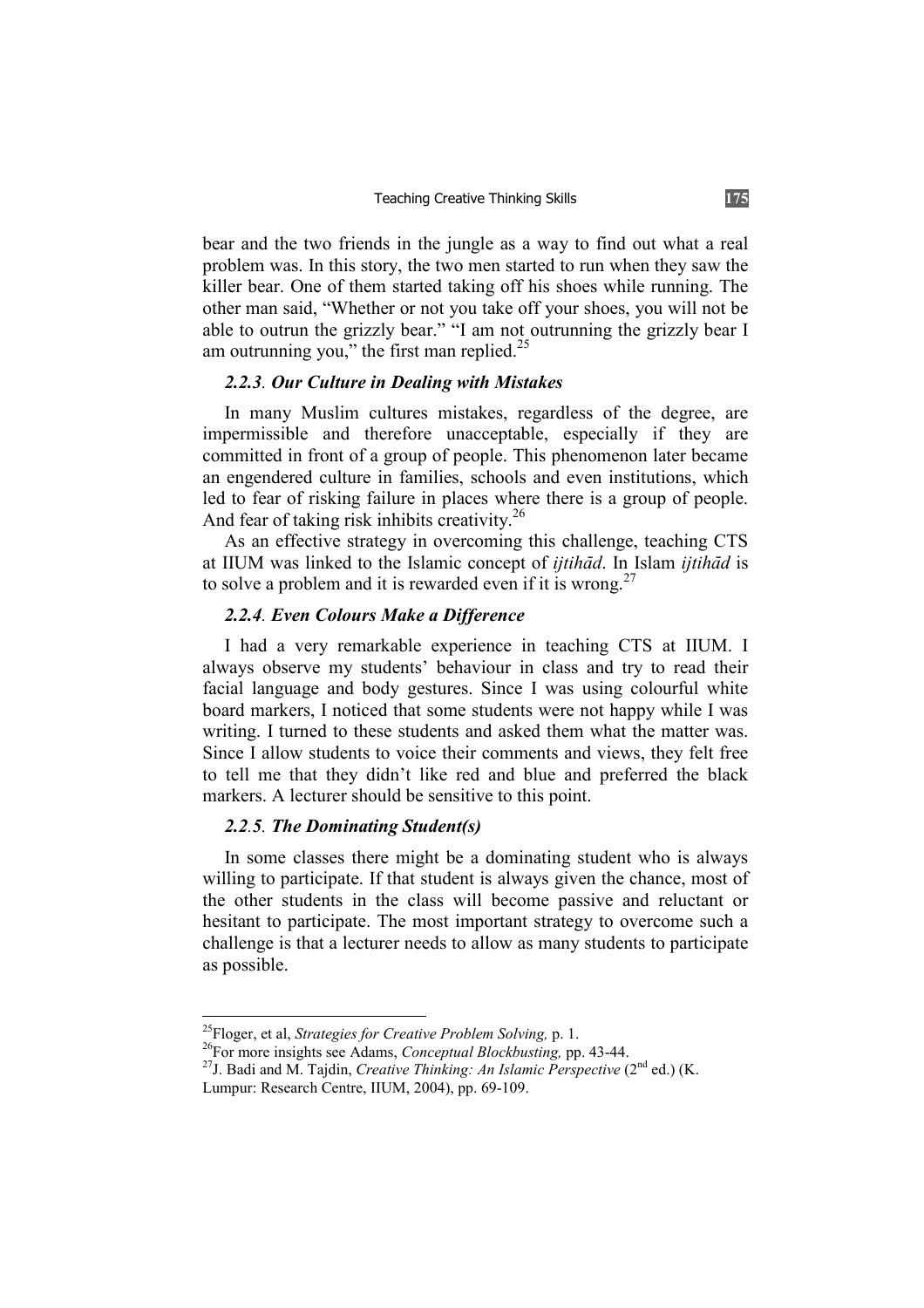Another important strategy is to reduce the number of students who enrol in Creative Thinking classes. Preferably a class should not exceed 30 students. In this way the class will be easier to control and easier for students to participate.

At the beginning of offering CT subject at IIUM the number of students was 25-30, and they were better in their performance and final results compared to classes of 50 that began from 1998. We are in the process of reviewing this number for future enrolments.

#### *c) Challenges Related to Skills*

## *2.3.1. Skills Differ in Their Nature*

Some CTS are easy to learn and teach such as CoRT lessons, Six Thinking Hats and some Lateral Thinking Skills which includes Creative Pause, Creative Focus and Concept Fan. Some other CTS are not like most of the systematic Lateral Thinking Skills, especially Creative challenge and Movement. The latter CTS type requires more time to teach and practice. One strategy applied at IIUM was to extend the time allocated for teaching these skills. In some skills such as Creative Challenge, there are two major aspects to consider: the difficulty of the skill and that it contains many sub skills which include, among others, challenging the dominating idea, the dominating concept, value or preference, polarisation, assumptions and satisfying a condition. One strategy that was applied at IIUM was to limit these creative challenges to only challenging dominating concepts, dominating ideas and assumptions starting in semester I, 2004/2005. Another strategy was to do more in class exercises and to apply the strategy to selected articles taken from current issues of the *New Straits Times* (NST**), a local**  newspaper.

## *2.3.2. Time for Practice*

Since the aim is to change dominating mental attitudes, CTS requires ample time devoted to it for such change to take place. "If thinking is to be highly valued goal in our schools, substantial time must be allocated for student and teacher participation<sup>"28</sup>

How much time is needed? De Bono talks about the time needed for one skill such as Creative Pause by saying: "You certainly cannot

<sup>28</sup>Costa, *Techniques for Teaching Thinking***,** p.12.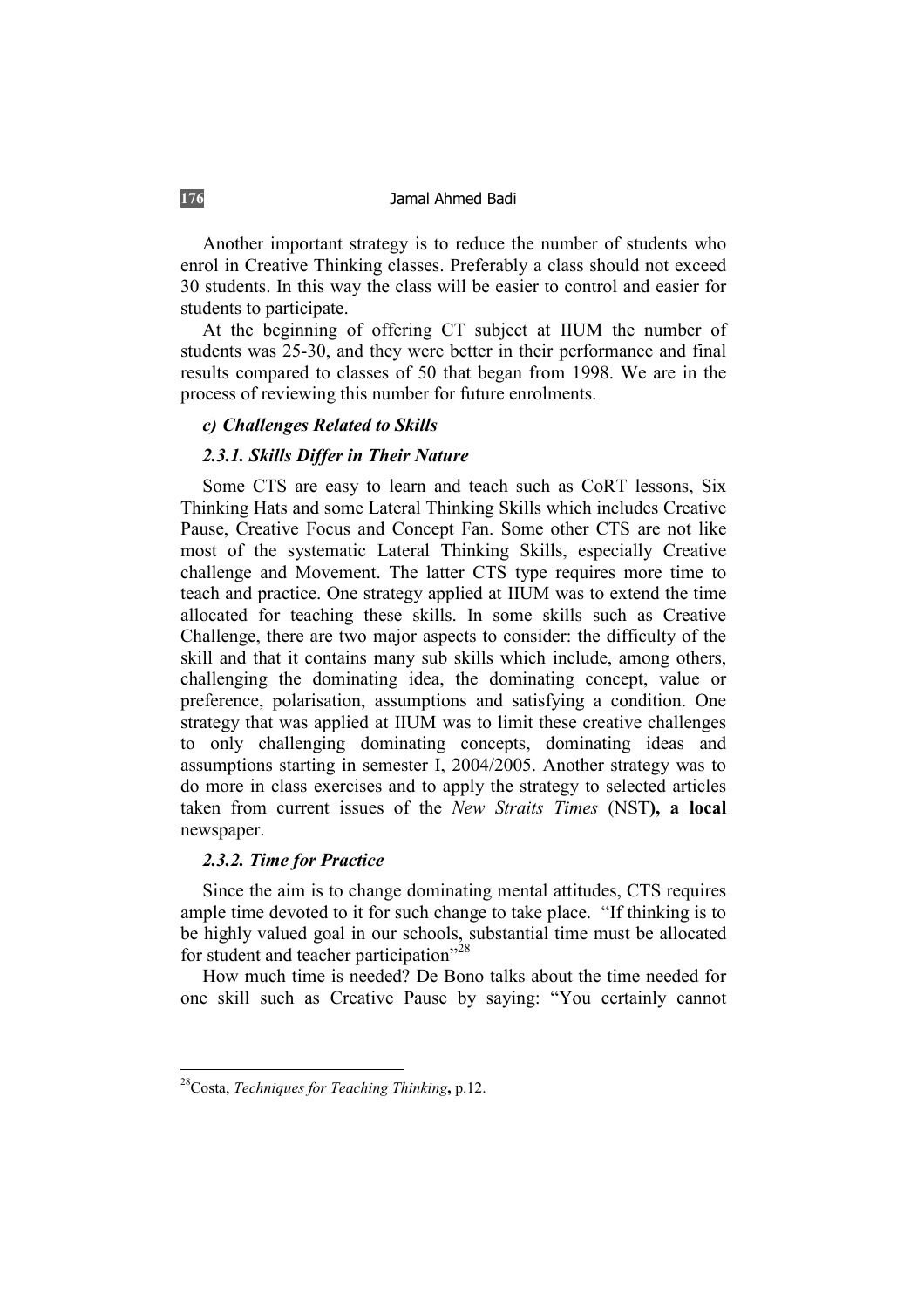guarantee that every creative pause is going to be productive. But as you continue to invest in creative effort the rewards will start to flow."29

If a person tries to use a skill and it does not work for him/her, there is a possibility that s/he needs further practice to develop the confidence in using the tool.<sup>30</sup> However, teaching thinking skills may require more time than it is generally believed. A. Costa says:

A survey of the most popular curricula and programmes for teaching thinking suggests that, using carefully designed materials and well-planned and executed lessons, at least two to three hours per week is needed to permanently affect students' cognitive abilities. Furthermore, it seems this intensity needs to be maintained for a period of at least two years for mastery and durable installation of these mental functions  $31$ 

Besides time allocation, quality of teaching is also important. "Structuring time alone is inadequate. Consecration must also be given to the quality of the task during that time: how engaged are students' energies during that time."<sup>32</sup>

## *2.3.3. Understanding a Skill is Different from Using it*

This is related to the nature of teaching and learning skills. While learning, students may think and claim that they already understood the skill. Likewise, a lecturer/trainer may feel the same but later on they find out that it was not the case. Only through applying and using CTS, one may build up confidence in using them. A student/trainee needs to practice CTS on a continuous basis to ensure the mastery of the skills.

One strategy to overcome this challenge is that a lecturer should do a good job in demonstration while introducing a skill. Then there is a need for doing at least two or three exercises together with the participants. Here, the lecturer should resist temptations and abstain from carrying out the exercises himself. S/he should let the students do the exercise on their own. S/he can only suggest, give clues, instruction, facilitate but not to be the trainer and the trainee at the same time.

Another important strategy is to give students more exercises outside the class. From there came the idea of preparing a full instructional exercise paper for students to follow throughout the whole semester at IIUM starting semester I, 2004/2005. This instruction is given to

<sup>&</sup>lt;sup>29</sup> Bono, Serious Creativity, p. 88.<br><sup>30</sup>*Ibid.* 31Costa, *Techniques for Teaching Thinking*, p. 12. <sup>32</sup>*Ibid.*, p. 13.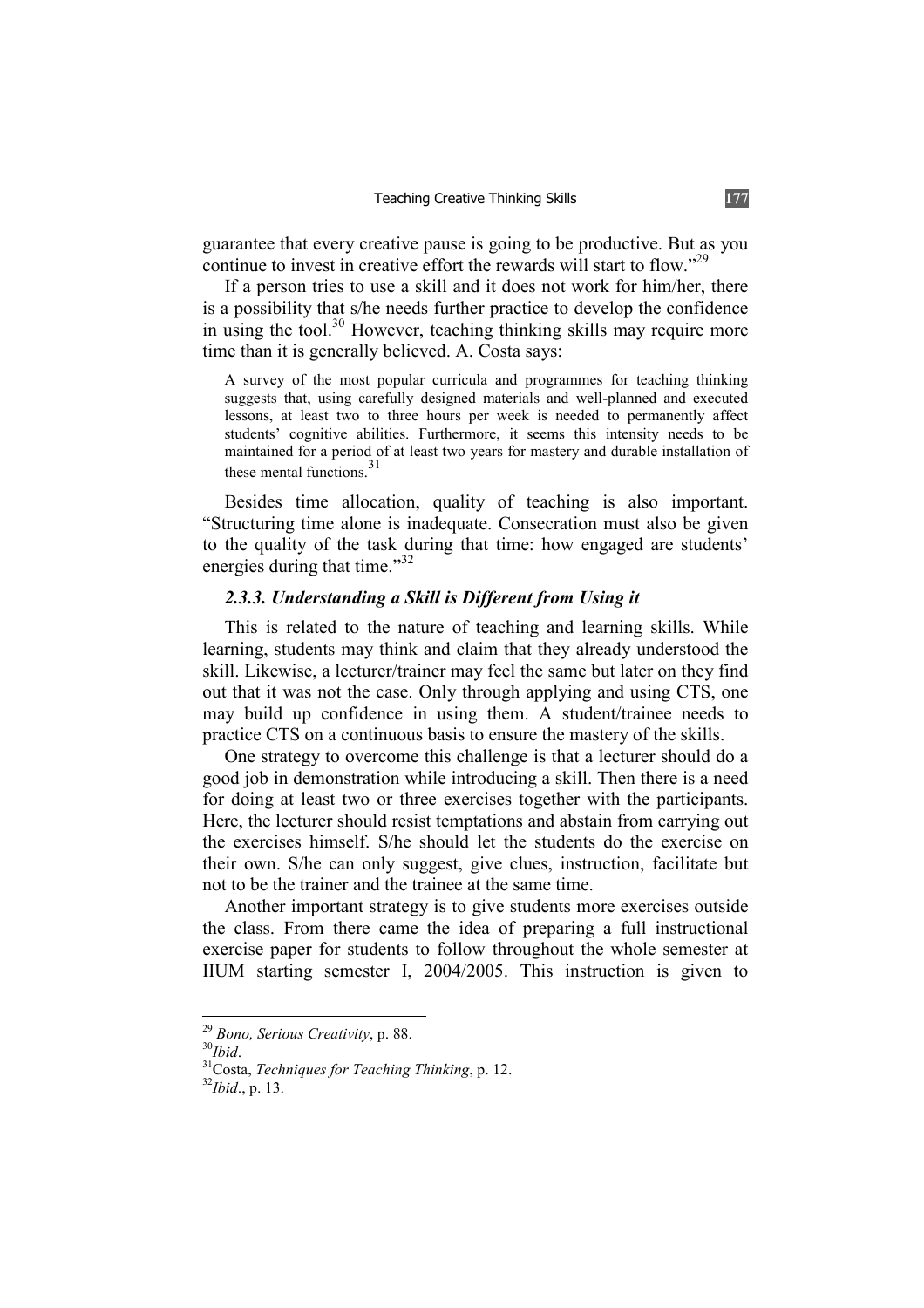students in the first week of each semester. This gave students a better chance to improve their understanding and use of CTS.

## *2.3.4. Teaching CTS is Not Teaching Logic*

Both a trainer and trainee may feel at some point while teaching CTS that what he is doing is actually "logic." De Bono considers this as one of the errors of "perception" and labels it as "capture." He says:

When one sets out to teach thinking as a skill one finds that the "logic" concept is so established that it is at once assumed that one is trying to teach logic. It is then claimed that this is nothing new and that it has often been done. It is also claimed that teaching logic has little relevance to the practical use of thinking in everyday life. It is very difficult to indicate that one is not setting out to teach logic but wishes to establish another channel called "perception.<sup>33</sup>

In my opinion the "capture effect" is also somehow related to "peripheral effect." De Bono says:

The mind likes to have something it can tackle and about which it can make definite judgments. Our scholastic tradition quite rightly emphasizes depth and accuracy in our work. The result is that our minds tend to move along the tracks that exist and to pursue a track as far as it will go rather than break off to follow something vague.<sup>34</sup>

This led De Bono – as a strategy to overcome the above challenge- to invent new terminologies such as lateral thinking, PO, CoRT lessons, six thinking Hats, and he insists on using these terminologies in classroom.

### *2.3.5. Skills Overlapping*

Those who designed CTS draw attention to the fact that CTS as practical devices do overlap. Both lecturers and students should not worry if they noticed such a phenomenon. The main objective of CTS is to help us generate ideas and get moving. "It is perfectly true that many of the CoRT operations do overlap in a philosophical sense. But they are designed as practical tools, not as philosophical classifications."<sup>35</sup>

The challenge emerges as a result of our education practices. Becoming aware of this phenomenon helps a lot in dealing with it properly. De Bono says:

A problem does arise because our teaching habits are traditionally based on "distinctions," on teaching from the boundary inwards, so that the distinctions become crystallised into definitions of differences, whereas in CoRT the teaching

<sup>33</sup>*Bono, Serious Creativity*, p. 104. 34*Ibid*., p. 111. 35*Ibid*., p. 134.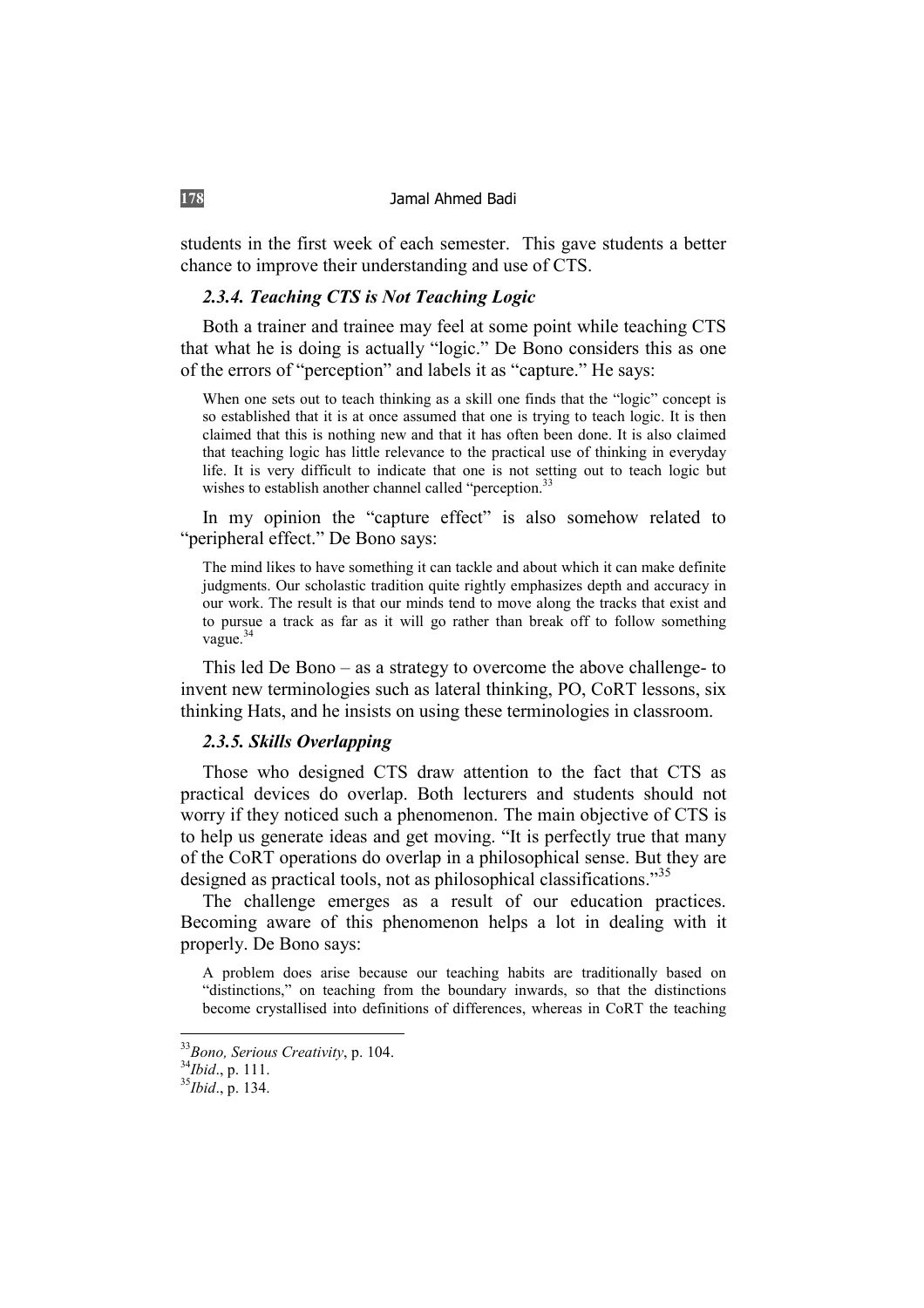moves from the centre outwards, with the result that a sharply established central point may have a region of overlap and uncertainty at its boundary.<sup>36</sup>

## *2.3.6. Difficulty in Evaluating Creative Thinking*

The issue of evaluating creativity remains one of the major concerns to researchers in this field of study. $37$  How do we evaluate creativity? How do we test creativity? Can we teach the test? "If you were teaching a girl to play the violin you would hardly test her skill by asking her to play the piano. Yet if you asked her to play the violin you would be accused of 'teaching her the test."38 De Bono is of the view that:

If we teach thinking with abstract games and puzzles and simulations, it is no use testing the general improvement in thinking skill with games and puzzles, because that tells us nothing about transferable skills. But if we teach thinking with problems and situations that are very similar those which the pupil is going to have to think about in the outside world (careers, social behavior, relationship with parents, shopping), the difficulty does not arise. We can use these same areas to test any improvement in thinking skill.<sup>39</sup>

What De Bono suggested above was adopted by IIUM lecturers in teaching Creative Thinking classes. The criterion used to evaluate a student's work was to test the student's ability in using the skills in similar situations that were taught to him/her. Another guideline in evaluation was to pay a special attention to appreciating any effort that a student makes in using the skills in similar situations; whether this takes place inside a class or outside class assignments. Moreover, in continuous assessment, a lecturer would observe and note any improvement that students show in carrying on their assignments throughout the semester.

### *d. Challenges Related to Lecturer*

## *2.4.1. How Much the Lecturer Understands the Skill Himself*

With some exceptions, "so far teachers had to rely entirely on the material contained in the program itself, without any further aid or training. This lack of training has not been a matter of choice but of

<sup>&</sup>lt;sup>36</sup>*Ibid.*, pp. 135; 154.<br><sup>37</sup>See Bono, *Teaching Thinking* (London: Penguin Books, 1991), pp. 225-233; Isaksen Scott, ed., *Frontiers of Creativity Research* (USA: Bearly Limited), p. 120; *Teaching Creativity: Encyclopedia of Creativity* (USA: 1999), vol. 2, p. 630.<br><sup>38</sup>Bono, *Teaching Thinking*, p. 226.<br><sup>39</sup>*Ibid.*, p. 227.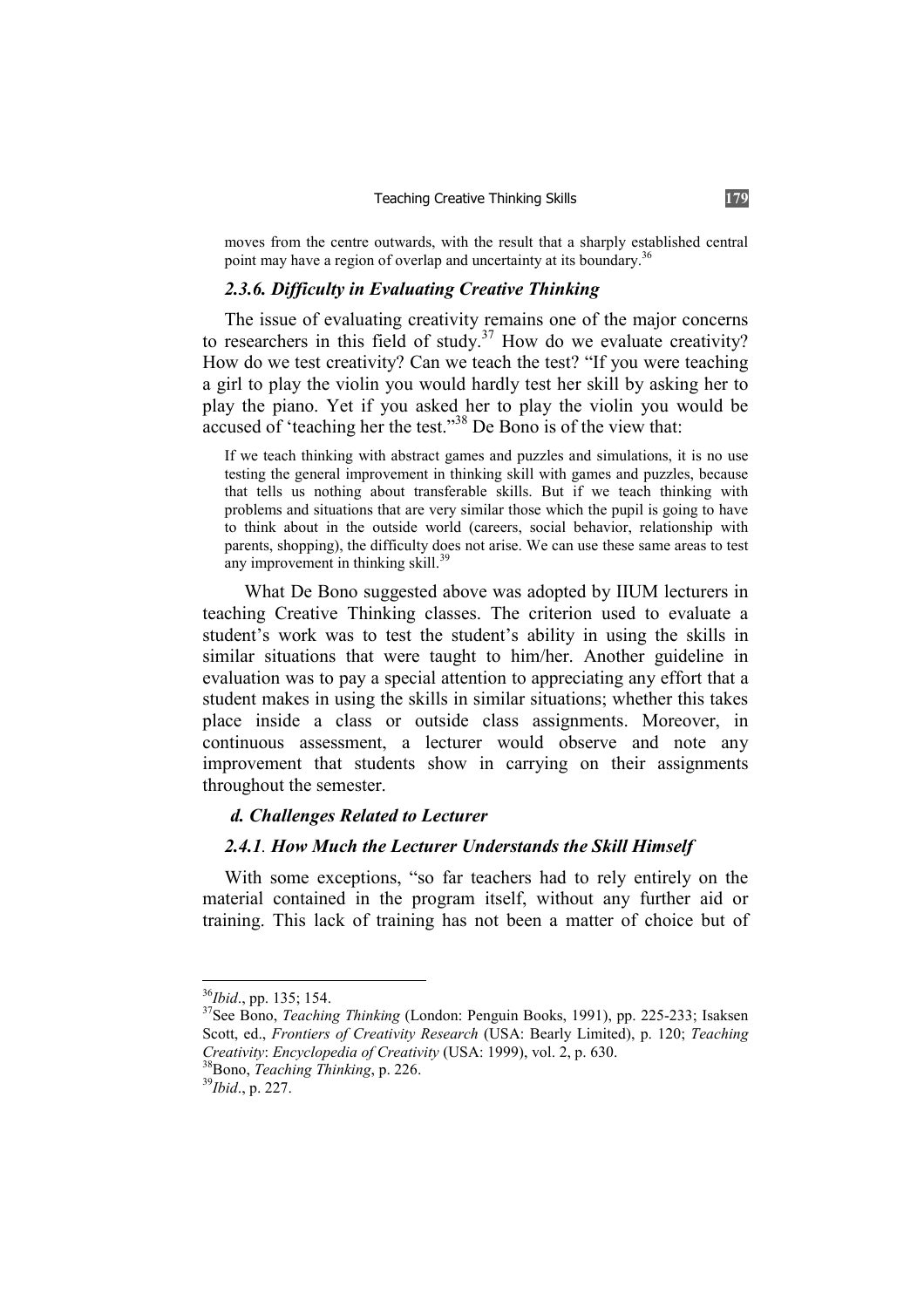necessity."40 This happenes at IIUM whenever a new lecturer is appointed to teach the subject. De Bono says:

Thinking is not a complex subject unless one creates philosophical complexity for oneself. Certainly the CoRT lessons are very easy to understand. There is no complexity of structure, as there might be in any hierarchical subjects. For these reasons, training is not required to explain or teach the subject matter itself. Any teacher ought to be able to understand the material whatever his background. What is more difficult is the teaching method and style required in any open ended subject and in thinking in particular. In the absence of specific training it was suggested that teachers should acquire direct experience by using the material. They should feel their way through the course (or some section of it), developing their own method of teaching.<sup>4</sup>

Then he illustrates:

There are difficulties in this experience-through-use method. The biggest danger is that the first run through is treated as an experiment and not as the training process it should be. The awkwardness of the teacher as he acquires experience with the subject communicates itself to the pupils and the result is that the subject does not seem to work. It is impossible both to train the teacher and to try out the subject at the same time. The initial run through the course or part of it should be regarded solely as teacher training and teacher exploration. *Once a teacher is familiar with*  the material and confident, then a proper trial of the subject can take place.<sup>42</sup>

## *2.4.2. Being Prepared for Every Single Session*

Teaching CTS is a serious and sensitive task and should be regarded by lecturers in that way. Being ready and prepared for the lesson is crucial. This preparation includes a positive mood of the lecturer, reading, reviewing and simplifying the material to be discussed, being prepared in how to introduce a skill regardless of how long the lecturer taught it, to carefully select and prepare the examples and exercises to be used in the session, to photocopy enough related material. In this way, being prepared for CTS classes become a real challenge.

One strategy to deal with this challenge is to select lecturers who are qualified and interested in teaching it. Secondly, those selected lecturers should undergo necessary training programmes. Thirdly, a lecturer needs to do continuous reading about the subject, and to keep abreast with the new developments in the subject. This reading should include well known specialised refereed journals, internet articles, related textbooks and references. Fourthly, a lecturer should maintain a close and good

<sup>40</sup>*Ibid*., p. 180. 41*Ibid*., pp. 181-182. 42*Ibid*.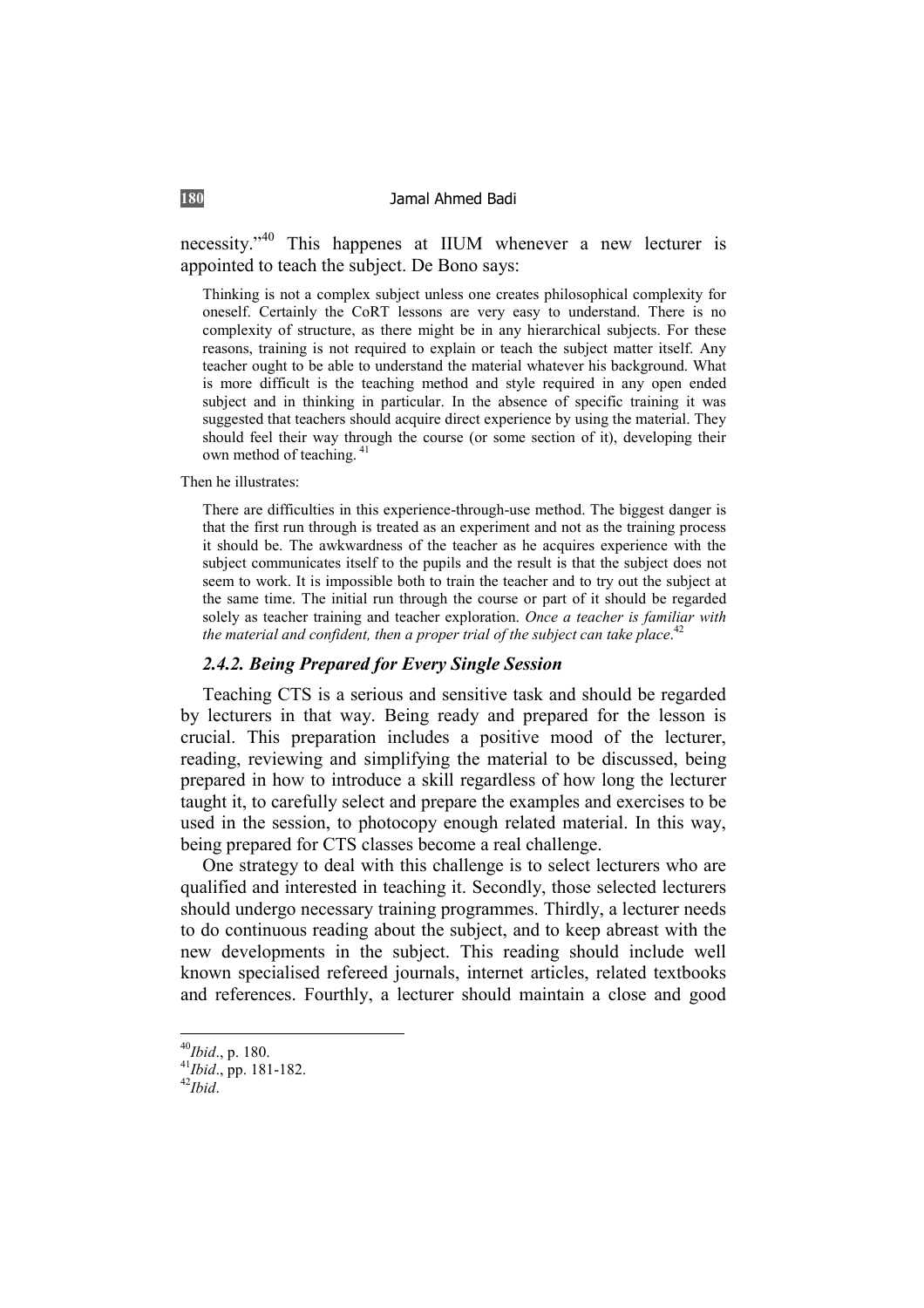relationship with students and to attend to their queries. Fifthly, a lecturer should observe students' behaviour in class and try to understand their level of understanding and ability. Some students from specific disciplines may lack the necessary background of certain skills.

## *2.4.3. The Way a Lecturer Responds to Students' Participation*

Most lecturers are familiar with closed system but not open ended system like creativity. Lecturers who teach Thinking skills should accept students' responses by refraining from being judgmental and evaluative. Costa Arthur, et al. say:

In response to a student's idea or action, acceptance of it provides a psychologically safe climate where the student can take risks, is entrusted with the responsibility of making decisions for himself, and can explore the consequences of his own actions.<sup>43</sup>

De Bono suggests that a teacher has to develop an extensive repertoire that gives a sense of value in the absence of definite right or wrong answers. The following responses are suggested:

That's very interesting. That's the most unusual idea I have heard. That's a very original idea. That idea links up with Joe's but takes it a bit further. A very important point. An obvious point but one that could be easily overlooked. I hadn't thought of that That's a nice idea.<sup>44</sup>

## *2.4.4. If the Student is More Creative or Thinks Differently from Lecturer*

This situation can be manifested in many ways:

**1.** The student is very critical and he interferes from time to time using judgment or evaluating ideas. The lecturer has to be careful not to get into the trap of counter arguments. Instead, it would be better to use these cases of interference to emphasise the nature of lateral thinking; how it is different from critical thinking and that they complement one another.

**2.** The student is talented in insight but has no idea about CTS. The lecturer can benefit from such a student and encourage him/her for making effort in using CTS. Such a student can easily follow up with the skills and become good at lateral thinking by improving his talent.

<sup>43</sup>Costa Arthur, et al., *Techniques for Teaching Thinking*, p. 42. 44Bono, *Teaching Thinking,* p. 201.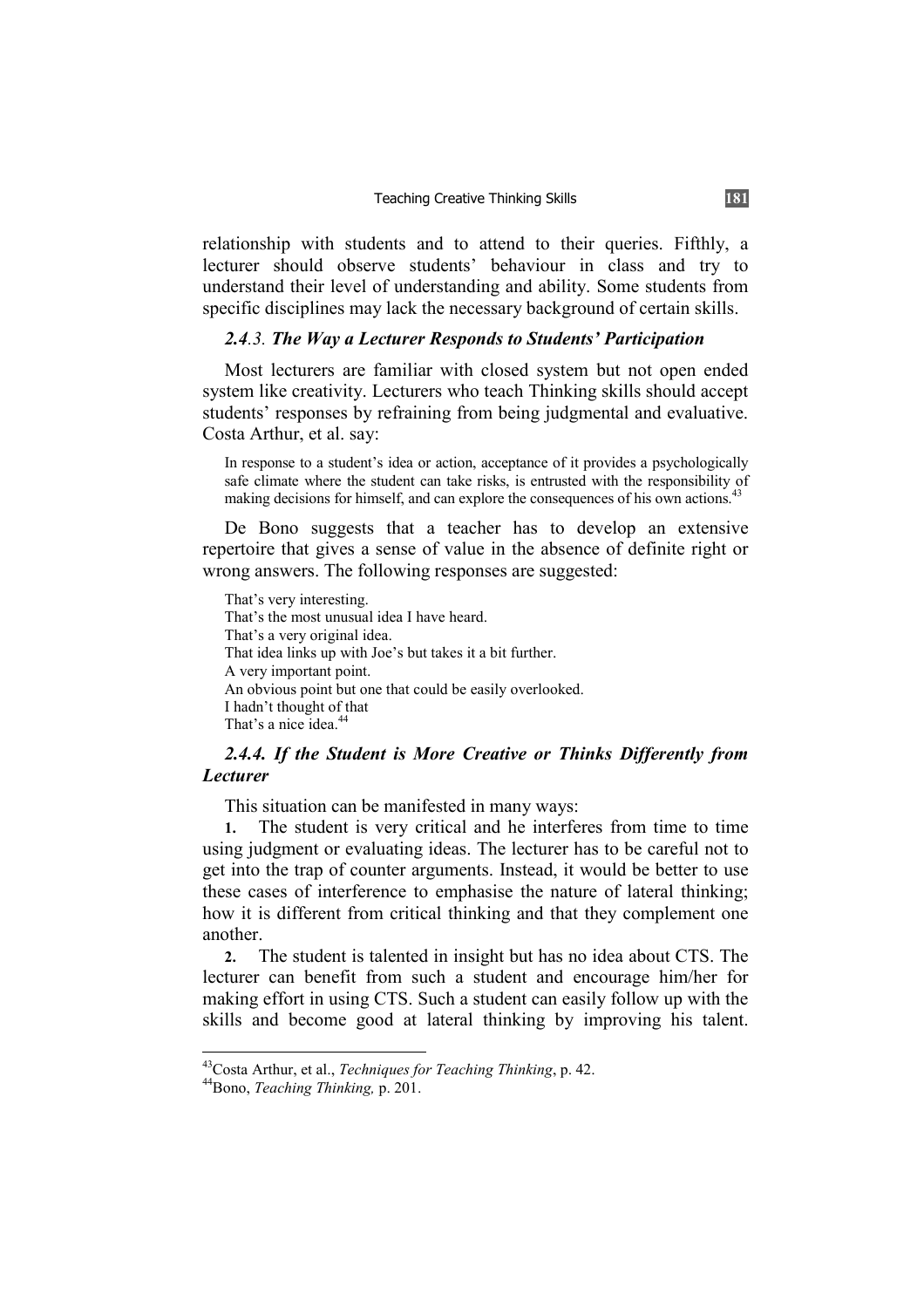However, this creates another challenge to the lecturer where the student becomes a dominating student in the class. This challenge was discussed earlier.

**3.** The student has an idea about CTS but it is not clear to him/her. The lecturer has to be aware of such case so that he can help the student in mastering the skills.

**4.** The student is trained in CTS and he is better in using them than his/her lecturer. It is an indicator that the lecturer is not updated and not qualified enough to carry CTS classes. This is a real challenge where the lecturer needs more preparation for his classes or he/she might find out that he/she needs more training.

## *e). Challenges Related to Teaching Methodology*

## *2.5.1. Skills vs. Topics Discussed*

De Bono regards this as one of two most important and difficult teaching points. The other is "achievement." Introducing a skill may not take a long time because each process is easy to explain. He says:

Yet the purpose of the lessons is not to provide open-ended, free-flowing discussion sessions but to practice deliberately some specific thinking process. Discussion, therefore, has to be curtailed and disciplined." He explains further: "the purpose of the 'disciplined' discussion and the 'tight' time limits is not to improve discussions as such but to shift the pupils from one problem to another, so that their attention stays on the thinking process that is being practiced. It must be said that this is not an easy teaching matter.<sup>45</sup>

De Bono calls this phenomenon "Glide-past."<sup>46</sup>

### *2.5.2. Kind of Examples to Be Used in Teaching CTS*

Should the CTS examples be related to students' life? A CTS lecturer faces the challenge of selecting proper examples to be discussed in his/her class. Even though some students do a great job on exercises not directly related to their life, most of IIUM students prefer and like to work on examples taken from their everyday life. Moreover, when students are given the choice to work on material based examples or concepts, they would choose the former one. This may be due to the nature of concepts. De Bono states:

In most of our thinking we are encouraged to be precise and to be definite. Concepts are the exception. With concepts we need to be general, nonspecific,

<sup>45</sup>*Ibid*., pp. 193-194. 46*Ibid*., p.106.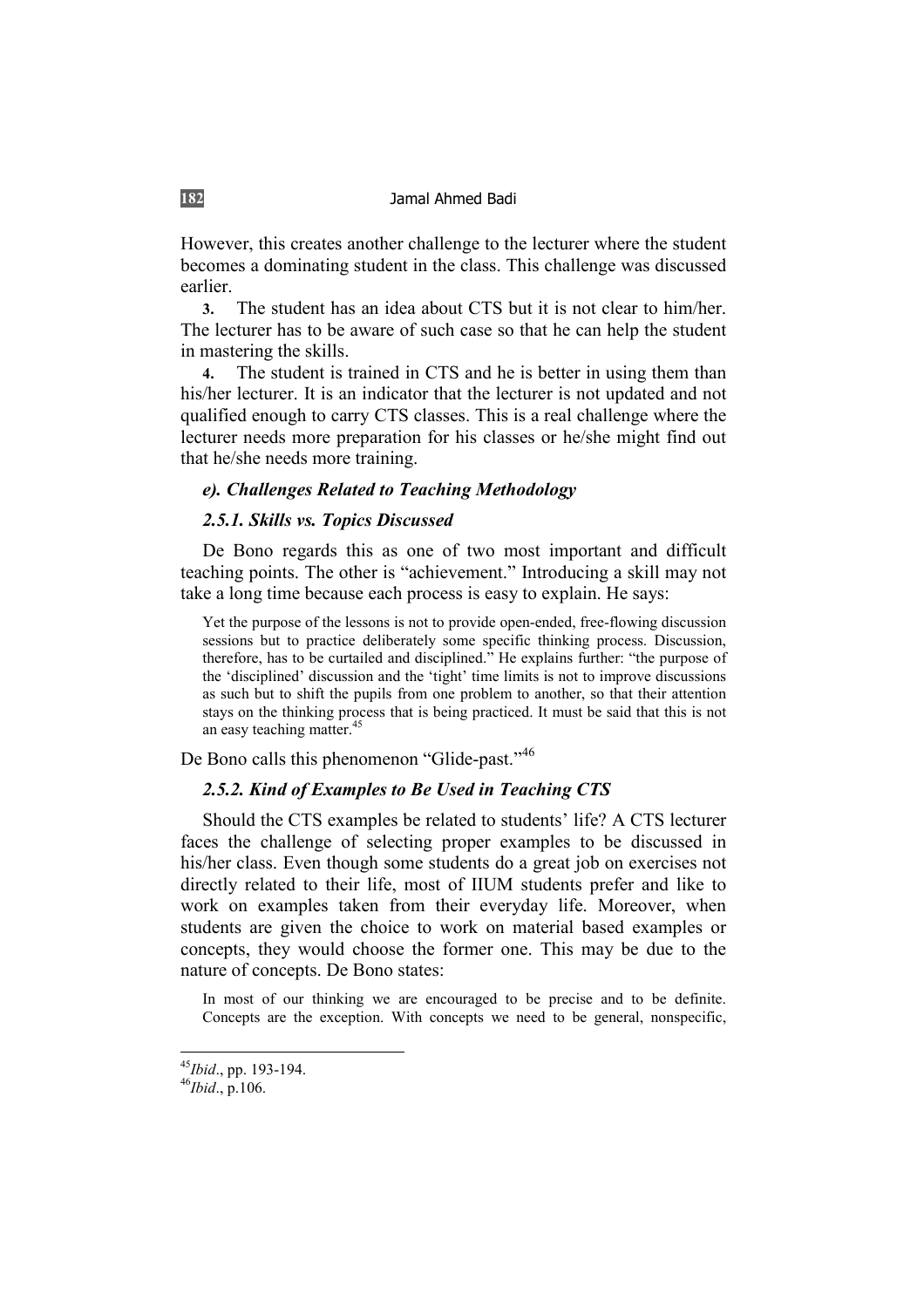vague, and 'blurry.' The more specific we are, the more we limit the usefulness of the concept.<sup>47</sup>

One strategy here is to make students familiar with concepts and conceptualisation. It is more powerful and effective to work on concepts.<sup>48</sup>

## *2.5.3. The Need for Demonstration and Animating Lectures*

Teaching CTS is different from teaching any other subject. It is not enough to introduce and explain a skill. It is not a matter of presenting an idea rather it is communicating a practical knowledge. It is a step by step procedure that has to be carefully communicated through demonstration. Steps should be clear and details should be shown to students. Creating confusion, making students lost or unclear about the steps make them frustrated and hopeless to learn CTS. A lecturer may loose students' trust and even respect and, therefore, they become unwilling to learn more and less interested in the subject.

The best way to overcome this challenge is to make sure that the lecturer assigned to teach CTS is well trained. Lively lectures on the other hand require a lecturer to always move in the class and build a friendly atmosphere. Amabile says:

Research shows that teacher's orientation toward control can have a significant impact on children's intrinsic motivation. In one study, children showed low levels of motivation if their teachers were controlling, and high levels of motivation if their teachers allowed them more autonomy. It makes sense, then, to expect that there will be lower levels of creativity in classrooms with control-oriented teachers.<sup>49</sup>

### *2.5.4. Individual or Group Participation*

CTS can be practiced by both individuals and groups. The question is which one is more effective? Should a lecturer use more individual based exercises? Or should s/he use group based exercises? De Bono stresses the follwoing:

Every one of the techniques can be used by an individual on his or her own without any group in sight. This is important to know because the brainstorming tradition has given the impression that creativity is always a group process. This is definitely not so.<sup>50</sup>

De Bono then brings in his own experience:

<sup>47</sup>Bono, *Serious Creativity,* p. 140. 48*Ibid*., pp. 137-144. 49*Ibid*., p.87. 50*Ibid.*, p. 229.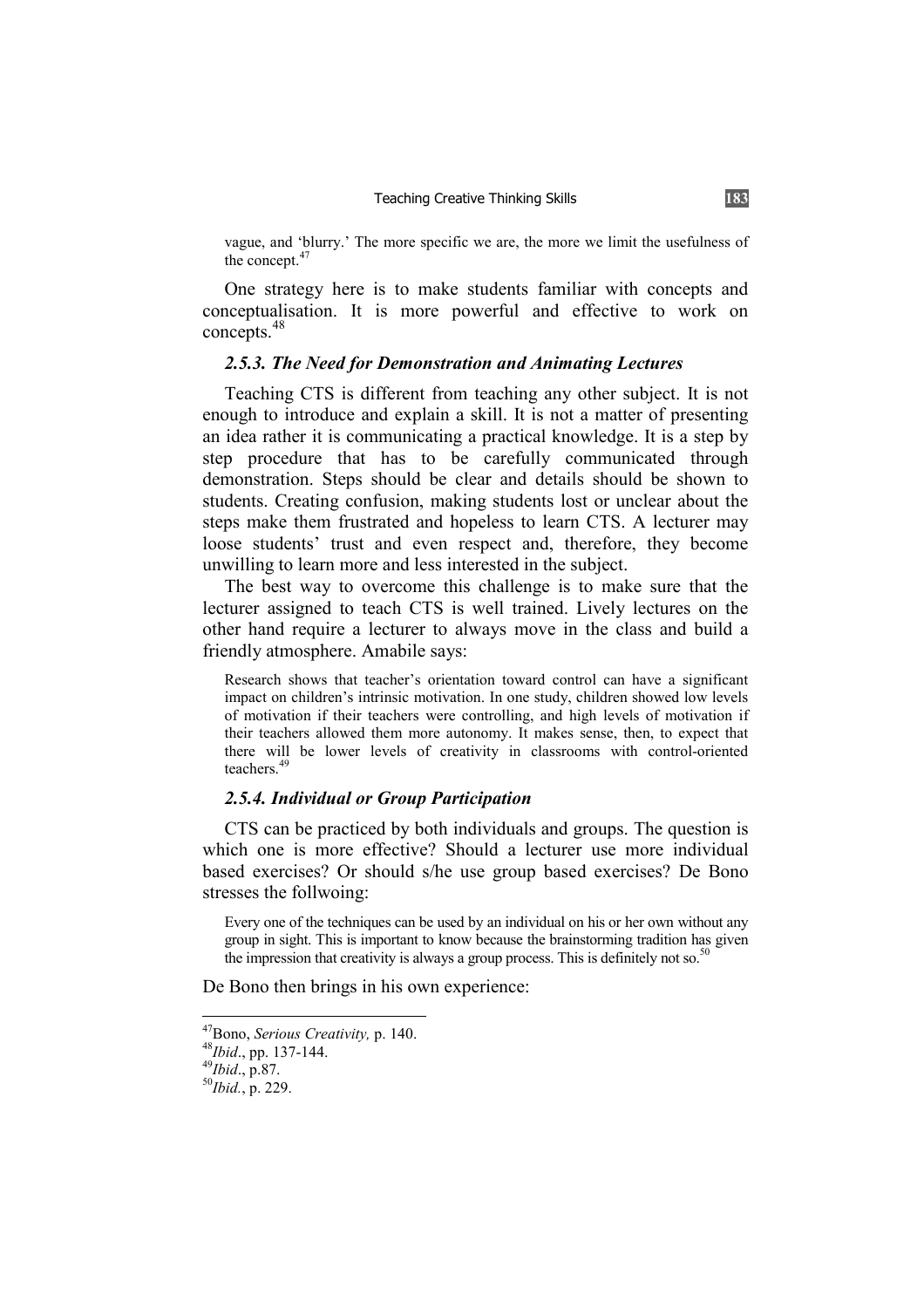In my experience individuals are much better at initiating ideas and opening up entirely new directions. Groups, however, may have an advantage once the idea has been initiated. The members of the group may be able to flesh out the new idea and also to develop it in directions that might not have been considered by the originator of the idea. The multiple experience of the group can become an asset at this point.<sup>51</sup>

It is clear from the above discussion that lecturers should use both individual and group exercises. At IIUM, although both kinds of exercises are practiced in teaching CTS, individual based exercises are given preference. In group exercises inside the classroom, many students will be passive and leave the task to others students. Outside the classroom, the Kulliyyah of Islamic Revealed Knowledge (IRK) does not encourage group assignments in all subjects for similar reasons whenever appropriate.

## *f. Challenges Related to References and Reading Materials*

### *2.6.1. Not Everything Has Been Said*

References used for teaching CTS cannot depend on full detailed instruction for the subject. A lecturer will not be able to master CTS by reading a textbook and teaching as De Bono suggested earlier. It is only through continuous reading and practicing, participating in related national and international conferences, training programmes and teaching, that a lecturer can build up confidence in mastering CTS. Exchanging ideas with others who have better experience and exposure is another strategy.

One more challenge at IIUM in this regard is that many of those who taught the subject at  $I U M - being international staff - have left the$ University. It is very important to train a group of local staff to carry on the mission.

## *2.6.2. Details About the Skills are Scattered*

There is another challenge that comes out as a result of using De Bono's books on lateral thinking. A lecturer needs to refer to as many textbooks of De Bono as possible before s/he can get a clear and full picture of a skill. Helpful manuals are only available at accredited centres. Some valuable information is now available on CDs and video tapes. A lecturer needs to follow up and be updated about CTS through De Bono websites. Some of these websites offer free limited training sessions. Other sites are available for those who are able and willing to pay.

<sup>51</sup>*Ibid.*, p. 30.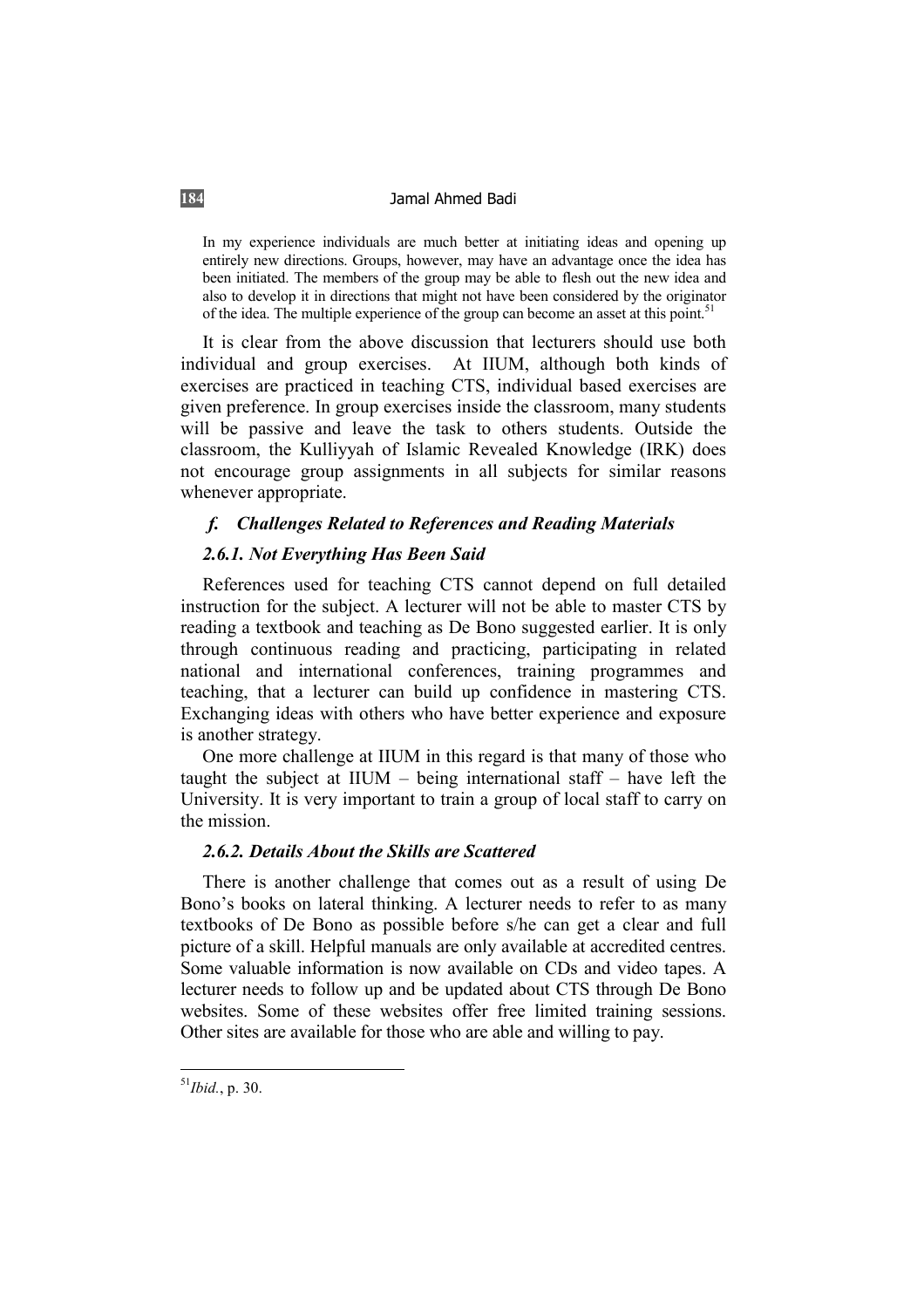#### *2.6.3. Most of the Examples are Related to Limited Areas*

Examples which are provided by De Bono are related to business, management and marketing and the like due to the fact that his writings reflect the findings of specifically conducted sessions. It becomes a challenge for a lecturer who teaches CTS at IIUM and other educational institutions to come up with their own examples which are related to education, social issues, and other students' daily life situations. With what has been said above about other challenges related to references, the task becomes even harder, more complicated and more difficult.

One strategy that was applied at IIUM was to start with what is suggested in the available references during the first rounds of teaching CTS. After their mastery, a lecturer should be able to come up with his own examples which are more related to his/her students.

## *2.6.4. Value-free Thinking versus Value-based One*

Some Western references do mention new ideas that look at social ills as being acceptable behaviours. This is done as part of promoting critical and creative thinking.<sup>52</sup> Treated as a challenge, in such cases a lecturer needs to request students to offer other ways of looking at it differently based on certain value preferences that guide our thinking and behaviour. "Islam encourages creativity as long as it does not lead to harm or evil. Creativity must be integrated with values that will lead to the betterment of the *Ummah*."<sup>53</sup>

It should be noted here that Islam does not impose limits on thinking, but encourages the mind to preoccupy itself with what is beneficial as the English proverb say, "Idle minds are the devil's workshop." During the process of generating ideas in the perceptual phase a Muslim is totally free to move mentally and look for new ideas even if they are wrong. In the second thinking stage, values can be used as evaluative criteria to judge ideas after their emergence.

### *3. Future Implications*

Based on discussion on the challenges in teaching CTS and the proposed strategies to overcome them, the following future implications may emerge:

<sup>52</sup>Browne Neil and Keeley Stuart, *Asking the Right Questions* (N.J.: Englewood Cliffs, Prentice Hall, 1994), p. 61.

<sup>53</sup>Badi & Tajdin, *Creative Thinking: An Islamic Perspective*, p.23.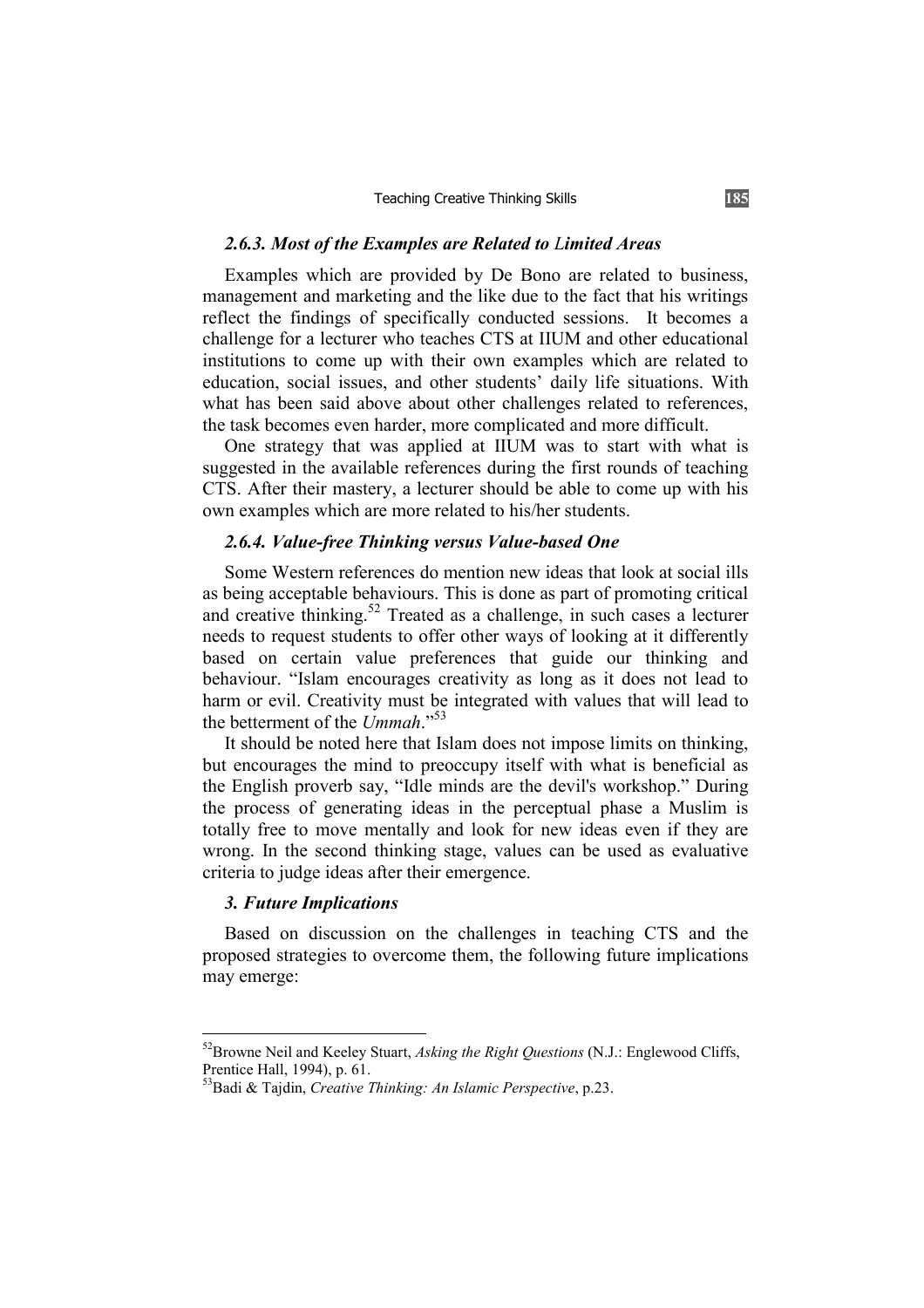**3.1.** Dominance of critical thinking in Islamic Thought: Though it is helpful and beneficial, this mode of thinking dominates most of Islamic disciplines such as Usuludin, Usul Fiqh, Fiqh and Ethics, which inhibits creative thinking as a result. Indeed Muslim Jurists used creative thinking skills such as creative challenge, creative pause etc. in deriving rulings and solving problems. An example is in interpreting a prophetic saying directing a companion who rushed into a congregational prayer. The scholars gave three different views of how to read the text. Based on the way the text is read, the scholars came up with different rulings. It could be argued that most of the differences in opinions among Jurists are with similar nature. However, they did not export these skills outside their jurisprudential practices and develop them into tools.

There is a need then to explore and develop CTS within the Islamic Heritage. We can start by relating *Fiqh* discussions to CTS. We can start by relating *Fiqh* discussions to CTS such as above example. This will make the study of *Figh* more interesting and beneficial. And later on it will be easier to spell out the creative thinking skills that were used by different Muslim scholars.

**3.2**. There is a need to foster creativity at all levels of a community and to make it a national concern. It should be infused in all curricula and the media, and the family (parenting); all have an important role to play in that regard. According to Costa,

Emphasis on thinking cannot be viewed by the student as an isolated event occurring only when an itinerant teacher arrives, or as a period on Thursday from 2:00 to 2:53 labelled "thinking time." Rather, students must repeatedly receive instruction in cognitive skills and encounter situations throughout the school day that require thinking. This needs to take place across academic content areas and over extended periods of time. When this happens, there is greater possibility for transference, generalization, and application of a cognitive skill (Sternberg and Wagner, 1982). For some schools, this may require a revision of curriculum goals, school organization, allocation of time, and assessment procedures.<sup>54</sup>

**3.3.** De Bono emphasises that there is a need for establishing a Creativity Centre with trained facilitators to make a formal effort in promoting creativity to all personnel and also to set up structures for encouraging creativity as such. This centre should serve to develop a corporate culture of creativity.<sup>55</sup> He argues that as much as there is a need for a Creativity Centre, there is also a need for a distribution of

<sup>&</sup>lt;sup>54</sup>Costa, *Techniques for Teaching Thinking*, pp. 12-13.<br><sup>55</sup>Bono, *Serious Creativity*, p. 259.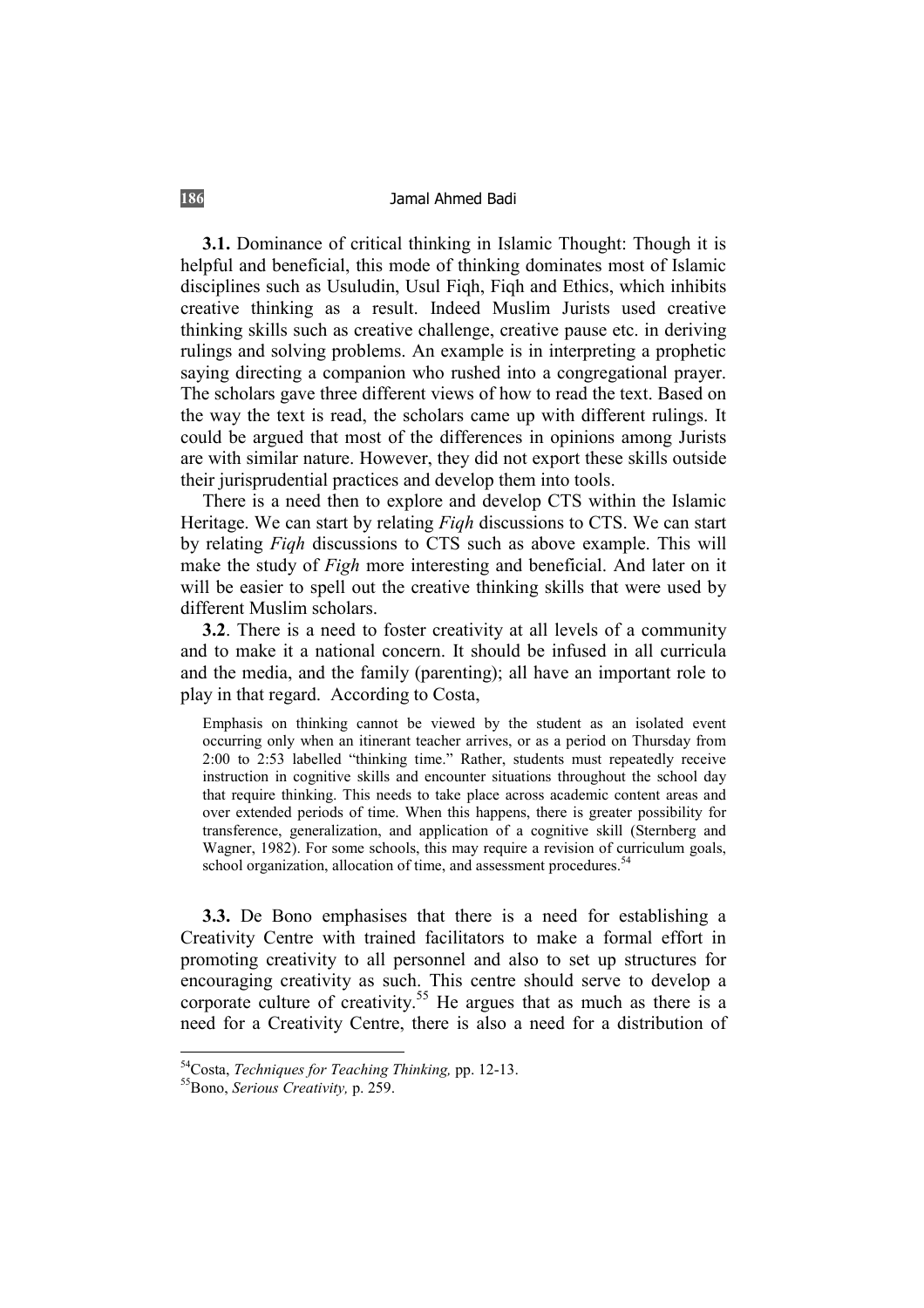people who are locally responsible and motivated to put energy into the creative process. This will lead to two types of network:<sup>56</sup>

- a) Process champions who are able to run creative meetings, and even provide some creativity training.
- b) To bring together individuals who have always been interested in creativity to be examples to those around them and also provide a specific resource of creative talent. "The most important thing about introducing creativity into an organization is to make creativity behavior an "expectation."<sup>57</sup>

**3.4.** I suggest that IIUM form a committee with both IIUM staff and other experienced and specialised staff from the Islamic World to meet for two to three days to infuse creative and critical thinking in IRK curricula. At the same time or later on, a similar thing can be done about curricula of other faculties.

## *4. Conclusion*

This paper discusses ten years experience of teaching CTS at IIUM. The findings of the paper can be summarised as following:

- a) Students should be able to use different thinking languages. However, for CTS there should be more emphasis on visual thinking. They need to make an effort and develop interest in learning CTS.
- b) Environment plays an important role in learning CTS. As such, lecturers should encourage individuality, create an enjoyable atmosphere, help students to overcome their fear of making mistakes and give a fare chance to all students to participate in class.
- c) Students need to understand that CTS differ in their nature. Some need more time and effort to acquire. They should be able to use the skills and not just understand them. They also need to be aware of differences between logic and creativity and should not worry about skills overlapping.
- d) Lecturers need to have appropriate training before teaching CTS. They need to be prepared and updated for each class session. Furthermore, they should be appreciative and receptive of students' participation and allow them to think differently from them. Discussion should be disciplined so that students' attention should be focused on the process. Examples should be related to students' life.

<sup>56</sup> *Ibid*. p. 260. 57*Ibid*. p. 263.